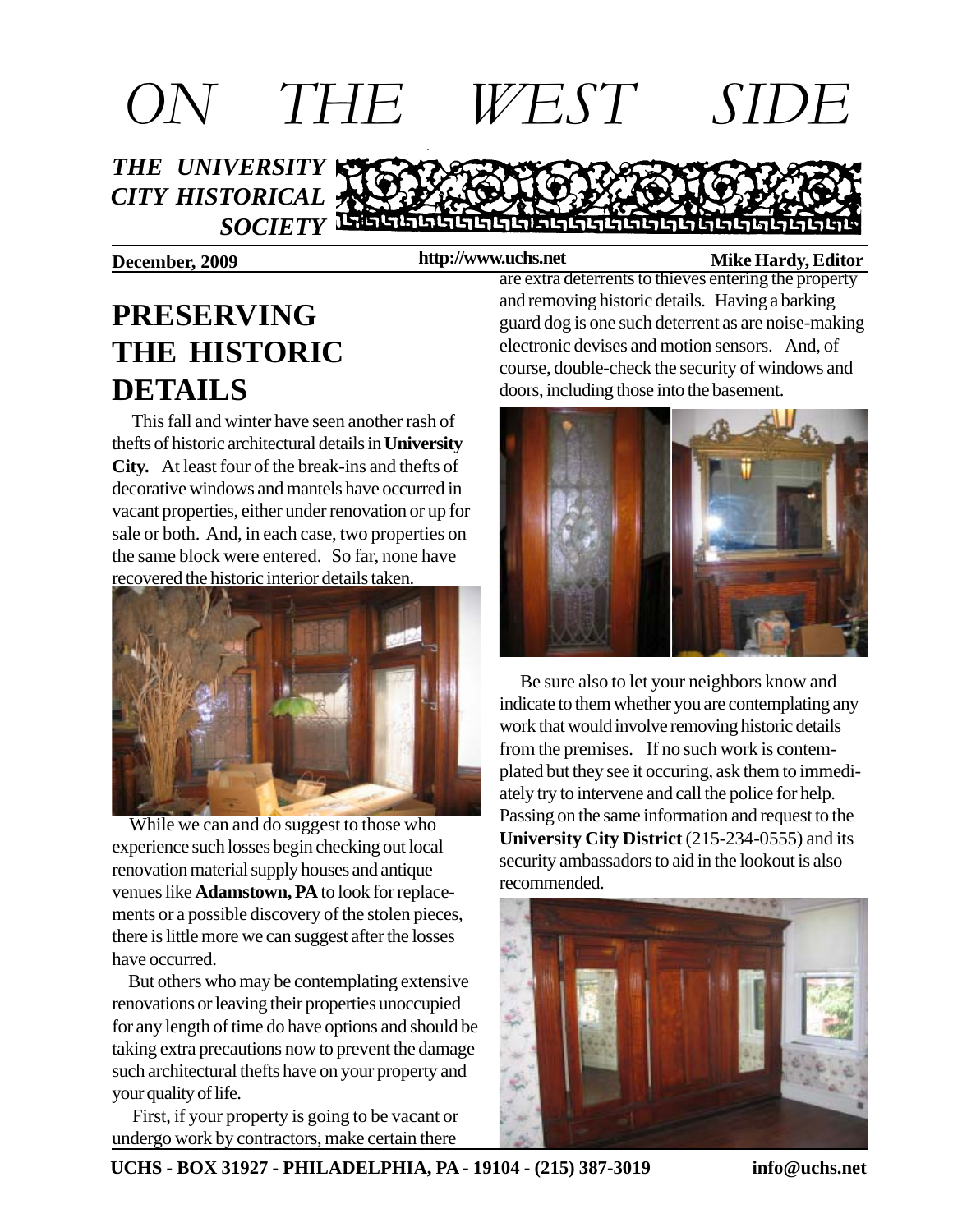### Page 2

 Frequently, such crimes occur on weekends or at the end of the regular workday and may seem like an ordinary departure of workmen and their tools and materials from the worksite. Adding these additional informed eyes on the street to prevent looting will supplement the extra efforts you have made to make your property less vulnerable to antiques thieves.

 But, even if you are not planning on vacating your property temporarily, remember that such architectural thefts, both interior and exterior, can take place at any time. Now is the time to check that historic details, including exterior metalwork, be made as secure as possible, with grillwork receiving additional security fasteners and exterior door knobs attached with irreversible screws to prevent them and the face plates from being easily removed.



 And, in all cases, arranging now to take digital pictures of all these historic details and storing them in a secure place will insure that if they are taken, you have something to show in their recovery or replacement like the photos included in this newletter. For, if by chance you do locate your lost items, the only proof that they belong to your house is that photographic record.

 So, if you are taking photos of those seasonal holiday decorations this time of the year, give you and your property a special gift and take some more shots of those architectural details in and on your house that give it that unique and irreplaceable character.

 Remember, there are thieves out there who see real value in these historic materials and you need to take extra steps to prevent their removal.

# **GREEN ADDITIONS TO THE STREETSCAPE**

#### **Sue Pringle, UC Green Executive Director**

 **UC Green** held its annual large fall tree planting on Saturday, November 21, 2009. 240 volunteers came out throughout our neighborhood to help plant 145 bare root trees along the streets of our neighborhoods. All of these were in the ground by noon within a six square mile area of **West Philadelphia** and are helping to introduce new patches of green to blocks and areas long bereft of trees. They bring the benefits trees provide in energy savings, stormwater management, increased community cohesion and improved real estate values along with other important additions to our quality of life.



 Given the extent of the planting area, this year's voluntary street tree planting was a complicated affair requiring months of careful planning and preparation by a hard working team from our **UC Green Advisory Board**. As in past plantings, the day's activities operated out of a central gathering point, in this case the **Kingsessing Recreation Center,** surrounded by over 150 maturing trees planted over 4 years ago by UC Green. But new this year were additional teams with their own special logistical support services delivering trees, volunteers and tools to far-flung locations throughout **University City** and **West Philadelphia.** At least four blocks in the area were expecting ten or more new trees for their streetscapes and other locations were scattered throughout the six square mile area.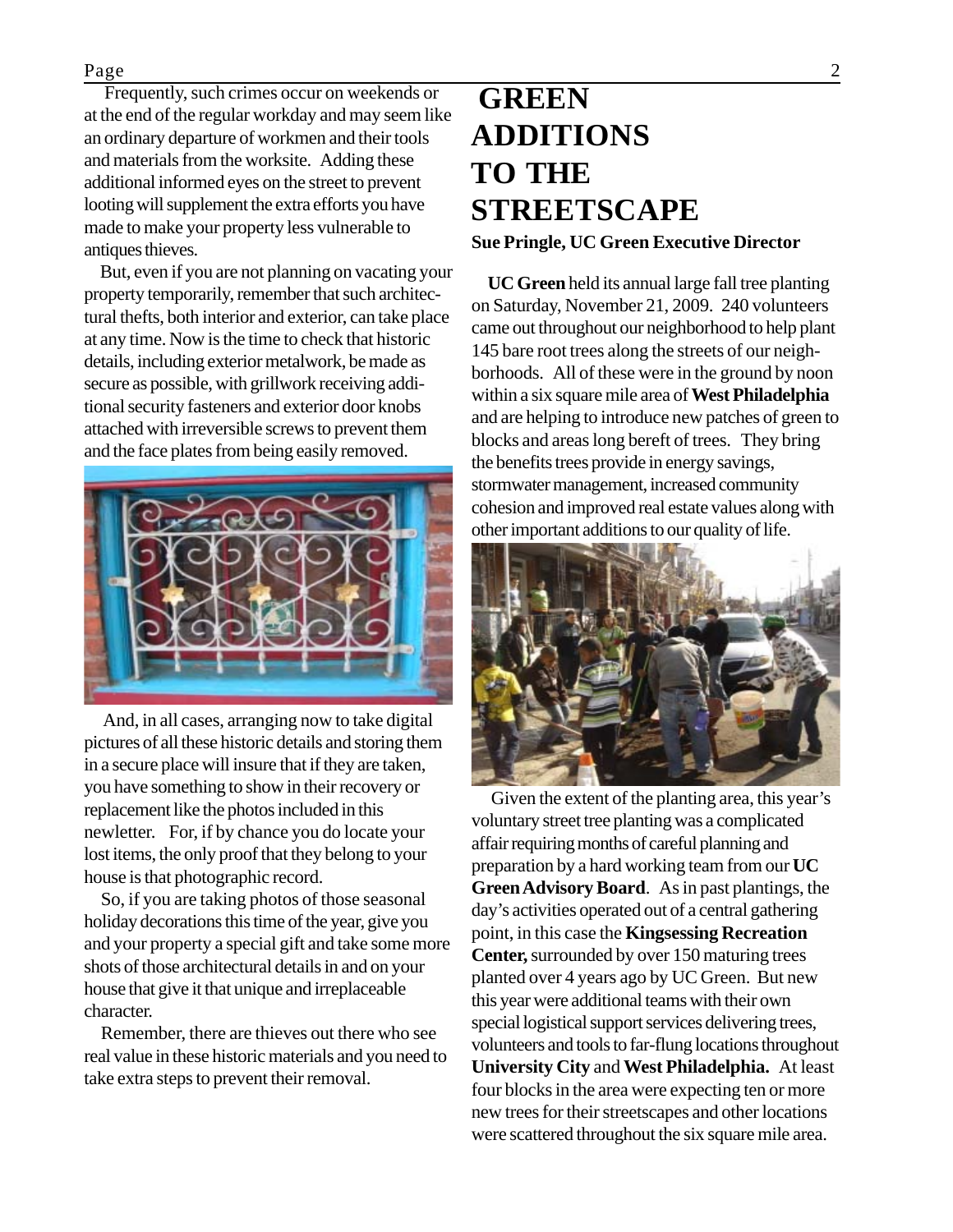Page 3

Borrowed and rented vehicles were enlisted to deliver trees, volunteers and their tools to these sites. They augmented the multiple pre-planting deliveries of mulch to all these planting sites by the **University City District,** always a valued partner of UC Green in these operations.

 Bare root trees are large-sized dormant trees that are planted easily by volunteers in either late fall or early spring since their roots are bare of soil and coated with a solution of water and hydrogel, a highly absorbent polymer, which keeps



the roots moist within a large plastic bag as they are delivered from the nursery. They are, therefore, not heavy and are easily transported. In addition to being light-weight and less expensive than trees delivered as balled and burlapped wrapped or container-grown trees, they have the added benefit of having been dug to preserve much larger root structures which increases their survival rate.

 For a number of years UC Green has been supported by **Tree Vitalize**, a state run initiative that provides free trees and concrete cuts for homeowners who request tree planting through volunteer groups operating throughout the city like UC Green. The trees planted this fall in West Philadelphia were part of 1000 planted by over 30 groups on the same weekend, and was matched by a similar number in the preceding spring.

 Planning for an equally ambitious large-scale planting in early spring, 2010 has already begun. The process is a lengthy one, but certainly worth the effort.

 For more information about this city-wide effort, contact the **Pennsylvania Horticultural Society** at 215.988.8844. To learn more about volunteer opportunities or about requesting trees from UC Green, call 215.573.4684 or check our web-site at www.ucgreen.org. The gift of trees to the city will keep on giving for years in the future.

## **LOOKING FOR COMPLIMENTS**

 to extend to those whose properties in University City have this year been looking better than ever because of historically sensitive improvements, including multicolored paint schemes, to their facades or gardening and greening improvements to

their landscapes?

 Here is your chance to let **UCHS** know their addresses before January 15, 2010 so that they can be sent letters commending them for their **"Gifts to the Streets."** They will also, as UCHS members, be invited to



join us at our next **UCHS Valentine's Awards Tea** on Sunday, February 14, 2010.

 Just email or phone us with the addresses you would like to recommend and we will take it from there.

 These same recommendations will be considered by a 2010 awards panel looking for those owners and contractors to receive **Outstanding Preservation Awards** from UCHS.

 Look for your special members' invitation to the awards tea in the mail next month, but mark your calendar now and get those "thanks" in to UCHS to make sure that those who made these exterior streetscape improvements which benefit us all are duly noted and complimented.